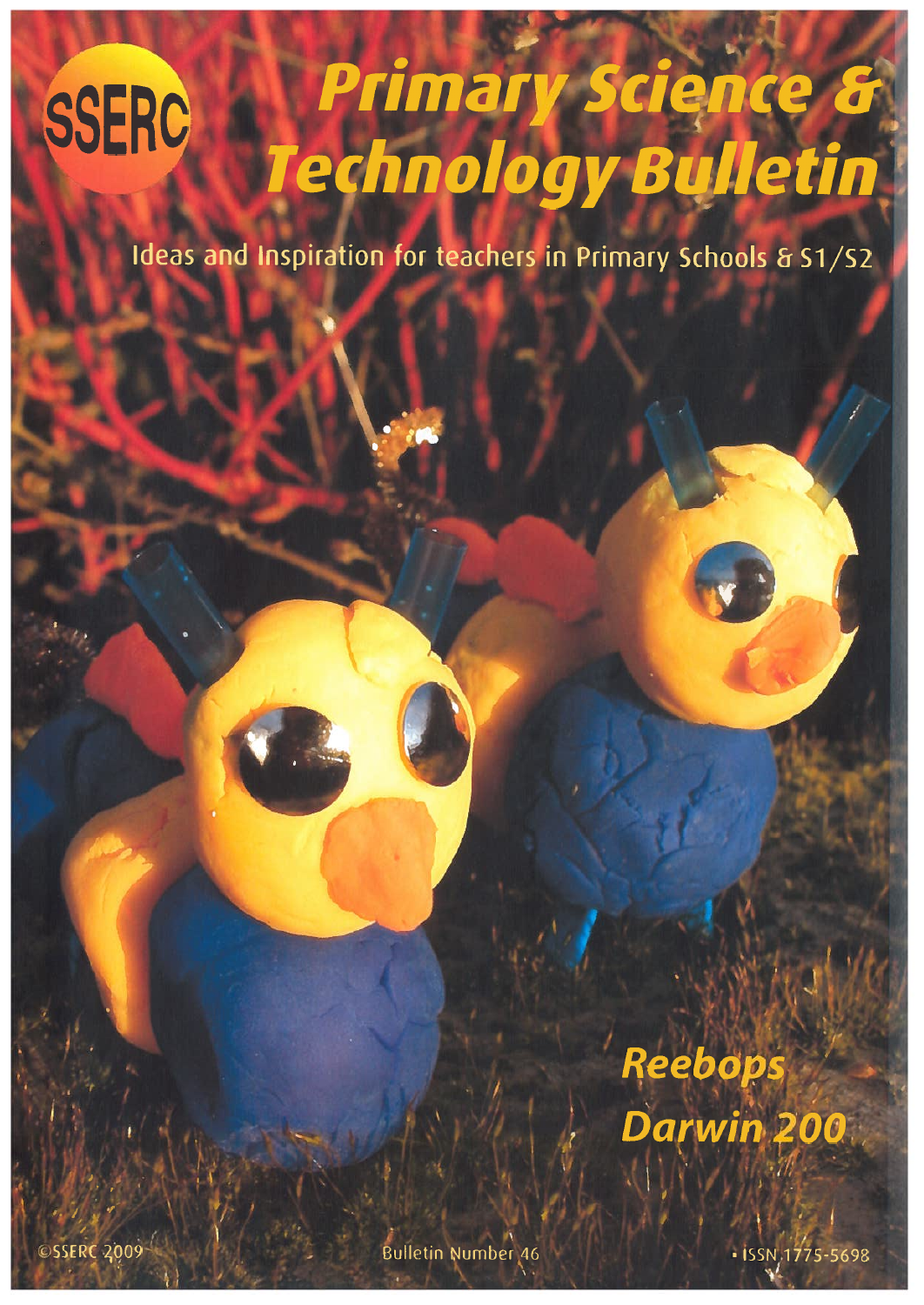# **SSERC The Reebop Project**

This model organism for teaching genetics was developed by Patti Soderberg of the University of Wisconsin [1]. Although Reebops have been around for <sup>a</sup> while we had not come across this delightful creature until <sup>a</sup> recent workshop delivered by Diane Donnelly of Queensferry Primary School.

Reebops provide <sup>a</sup> fun and simple way of introducing children to ideas of inherited characteristics and variation within <sup>a</sup> species. The genes and features are fantastical, and teachers may want to tell their pupils that genes would not usually throw up <sup>a</sup> three eye<sup>d</sup> baby from two eye<sup>d</sup> parents, for example. The original Reebops were made from marshmallows, toothpicks etc. However if these are unavailable or you don't want your Reebops eaten before their time, they can be made successfully from other materials. The ones in the photographs were made using coloured, commercially available modelling dough but <sup>p</sup>lasticine would work just as well. They could even make their own and colour with different food dyes [2]. The colours used for body parts and legs are not important provided there is sufficient material of each of those colours to make all the Reebops in the population. In addition you will need drawing <sup>p</sup>ins for the eyes, card for the legs and <sup>p</sup>ipe cleaners for the tail.

In this exercise you will be considering the following genes on the chromosomes of Reebops.

| <b>Symbol for gene: Dominant/recessive</b> | <b>Feature</b>          |
|--------------------------------------------|-------------------------|
| E/e                                        | number of eyes          |
| D/d                                        | number of body segments |
| T/t                                        | shape of tail           |
| U                                          | colour of legs          |
| <b>Codominant</b>                          |                         |
| A/a                                        | number of antennae      |
| Q/q                                        | colour of nose          |
| M/m                                        | number of humps         |

Table 1 - Gene symbols



Reebops in their natural habitat

## Dominant, recessive and codominant genes

Pupils will be able to see dominant genes, such as in the gene for the number of eyes: EE and Ee give 2 eyes, E being dominant (or visible) while e is recessive (or hidden). Recessive genes are only visible when there are two copies inherited, e.g. three eyes are only produced by ee combinations. Codominant genes are different: each version of the gene is as strong as the other and each combination will <sup>g</sup>ive different results e.g. in the case of nose colour, QQ, Qq and qq all produce different colours.

### Preparation

First of all make your paren<sup>t</sup> Reehops. The parents look exactly the same and there is no (genetic) distinction between male and female!! Reebops have seven pairs of chromosomes: Mum's should be printed on coloured paper (pink?) and Dad's on <sup>a</sup> different colour (blue?). It's <sup>a</sup> good idea to make <sup>a</sup> Mum and Dad Reehop to show pupils before the process of creating baby Reebops begins. The 'genetic code" used for these models is given in Table 2.

Copy the same number of <sup>p</sup>ink and blue chromosomes. Cut out the chromosomes and pu<sup>t</sup> each set into an envelope marked "Mum" or "Dad" as appropriate. Distribute one envelope to each pupil. The next stage is mating. This may need careful handling in the classroom!



**Figure 1 - Mum's Chromosomes** 

Figure 2 - The Happy Couple Figure 3 - Dad's Chromosomes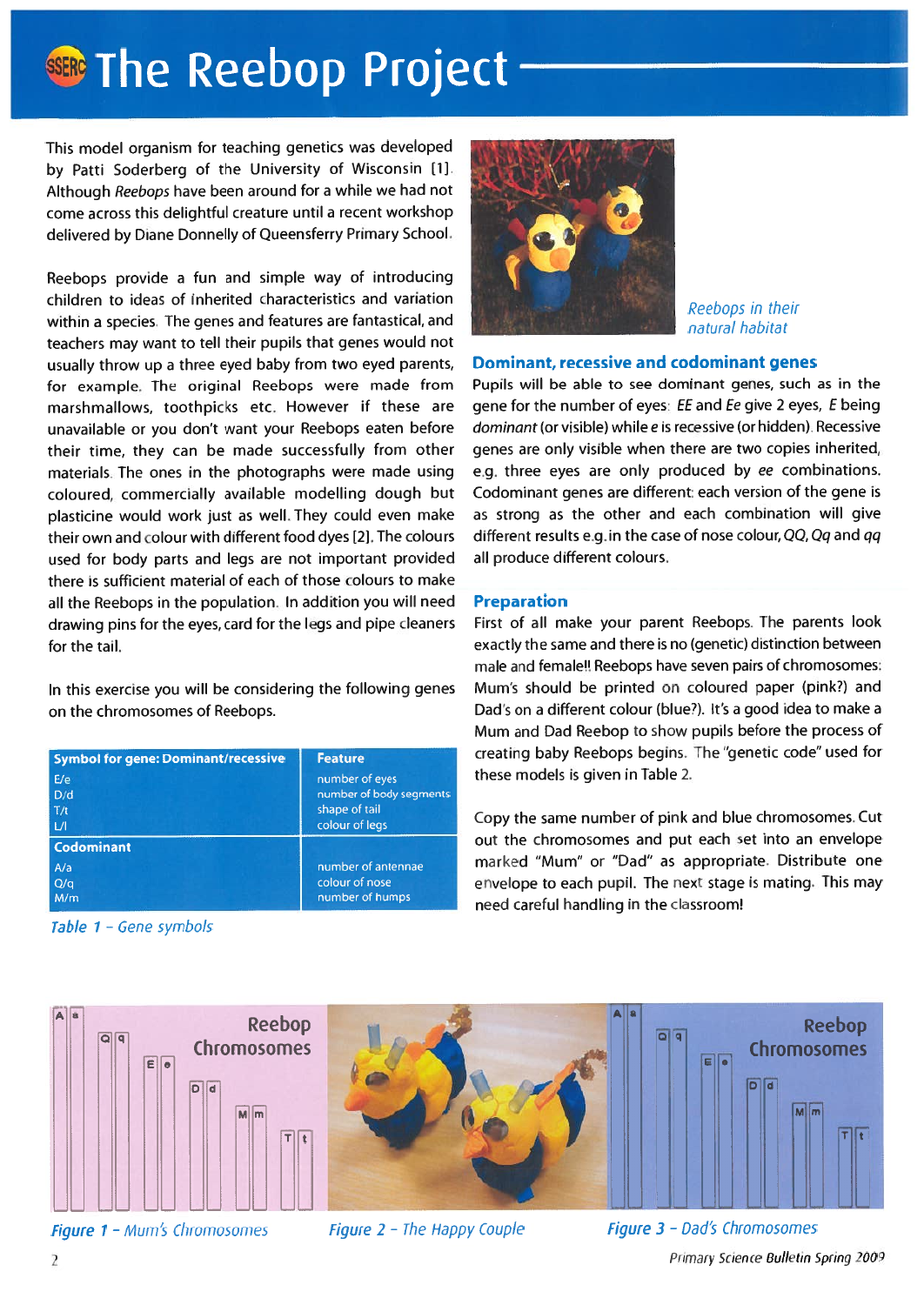

| AA - 1 antenna           | Aa - 2 antennae      | aa - no antenna        |
|--------------------------|----------------------|------------------------|
| QQ - red nose            | Qq - orange nose     | qq - yellow nose       |
| $EE - 2$ eyes            | $Ee - 2$ eyes        | $ee - 3$ eyes          |
| DD - 3 body segments     | Dd - 3 body segments | $dd - 2$ body segments |
| $MM - 1 hump$            | $Mm - 2$ humps       | $mm - 3 humps$         |
| $TT - \text{curly tail}$ | $Tt$ - curly tail    | $tt - straight tail$   |
| $IL - blue legs$         | $LI - blue$ legs     | II - red legs          |



### The Activity

Two pupils who have different coloured sets of chromosomes are paired up. The chromosomes should be laid face down on the table and each pupil randomly picks one chromosome of each length. The blue half set and pink half set are laid out as in Figure 4 - and thus the set of chromosomes for a new Reebop has been created. This set of chromosomes determines the baby's characteristics.Using the code given in Table 2, each pair of pupils makes their baby Reebop. The details of colours can be altered to suit the materials you have to hand.

This Reebop (Figure 5) has been constructed using the set of chromosomes in Figure 4. In this case the Reebop has three eyes but in all other respects, looks the same as the parents. If you want the same parents (i.e. pair of pupils) to have another baby Reebop so that, for example, each pupil has their own Reebop to take home, the whole process should be repeated. This will also give you <sup>a</sup> bigger population in which to explore variations. Even with only seven chromosomes variation within the Reebop population will be clearly seen. To increase the variation, increase the number of chromosomes e.g. introduce XX (female) and XY (male).

### Curriculum for Excellence

This activity, with obvious links to reproduction, lends itself to addressing several other draft outcomes:

Science: Second Level – From a range of sources, including my local environment, I can identify and classify examples of living things to help me appreciate their variety. SCN 205B Health and Wellbeing: Early/First Levels — <sup>I</sup> recognise that we possess similarities and differences and that we are all unique. HWB 022SS/HWB 123SS

Maths: Second Level — I can conduct simple experiments involving chance and communicate my findings using the vocabulary of probability. MNU 235Y

#### Background Information

Meiosis is the process whereby eggs and sperm, which contain half the normal number of chromosomes, are formed. This is modelled when each pupil randomly selects half <sup>a</sup> set of each parent's chromosomes. Putting these two half sets together models the process of fertilisation. This set of chromosomes determines the baby's characteristics and thus the Reebop is "conceived". A full explanation can be found on the website[1]. Why not try out the Reebop Powerpoint activity (Figure 8) on the website version of Primary Science & Technology Bulletin 46 [3].

#### References

- [1] http://www.wisc.edu/cbe/cbe\_pubs/reebops.html
- [2] http://www.geocities.com/holidayzone/recipes/dough.html #perfect
- [3] http://www.ise5-14.org.uk/Prim3/New\_Guidelines/Newsletters/46/body.htm

Reebop Chromosomes Baby 1 lululuilnil

Figure 4 - Baby Reebop 1 Chromosomes



Figure 5 - Baby Reebop 1



Figure 6 - Baby Reebop 2 Chromosomes



Figure 7 - Baby Reebop 2



Figure 8 — Screenshot from Reebops Powerpoint